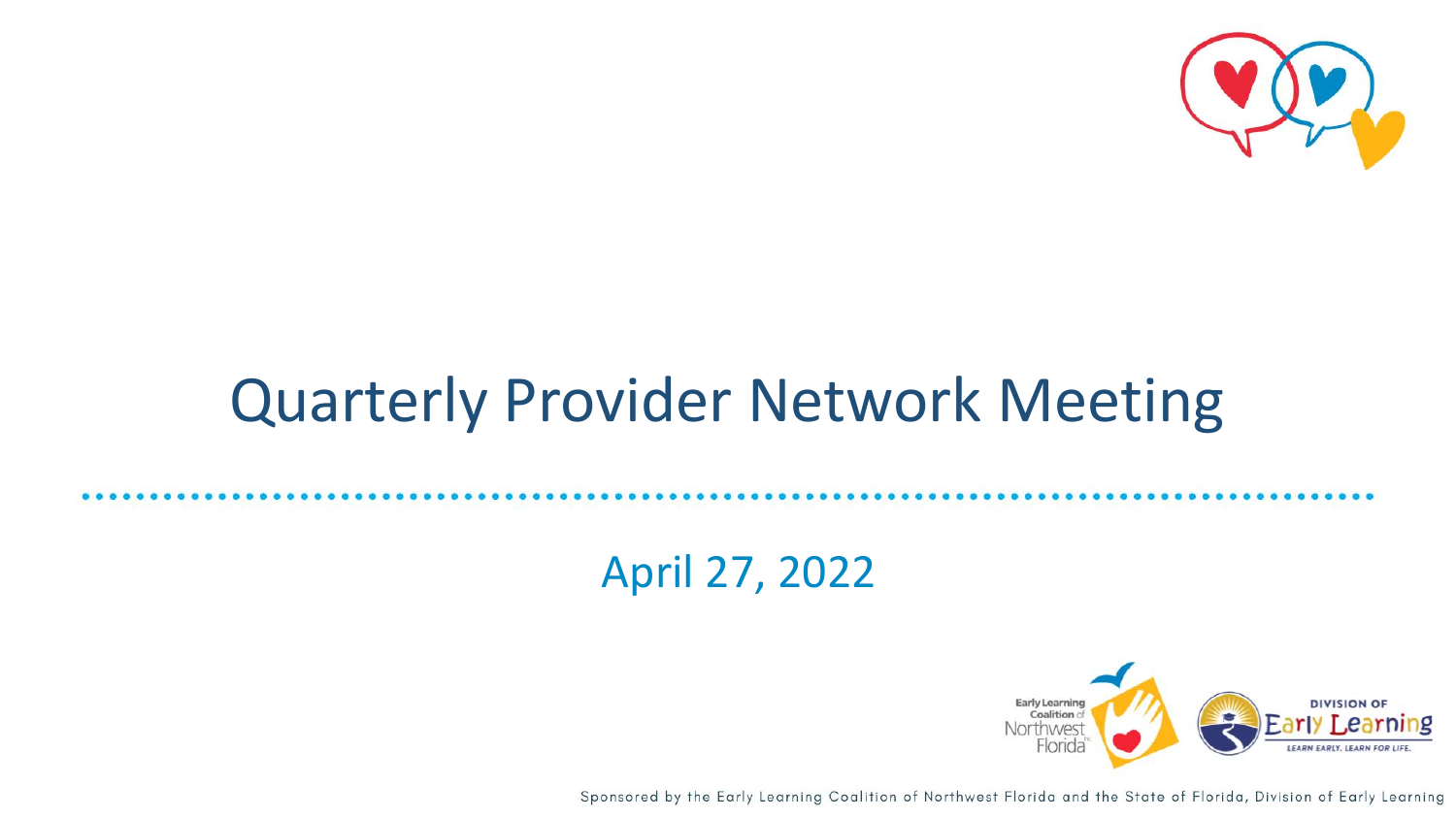Agenda



- 1. Welcome
- 2. Quick Update on NWI
- 3. Updated Child Screening Process for SR Providers
- 4. Trauma Informed Care
- 5. Adjourn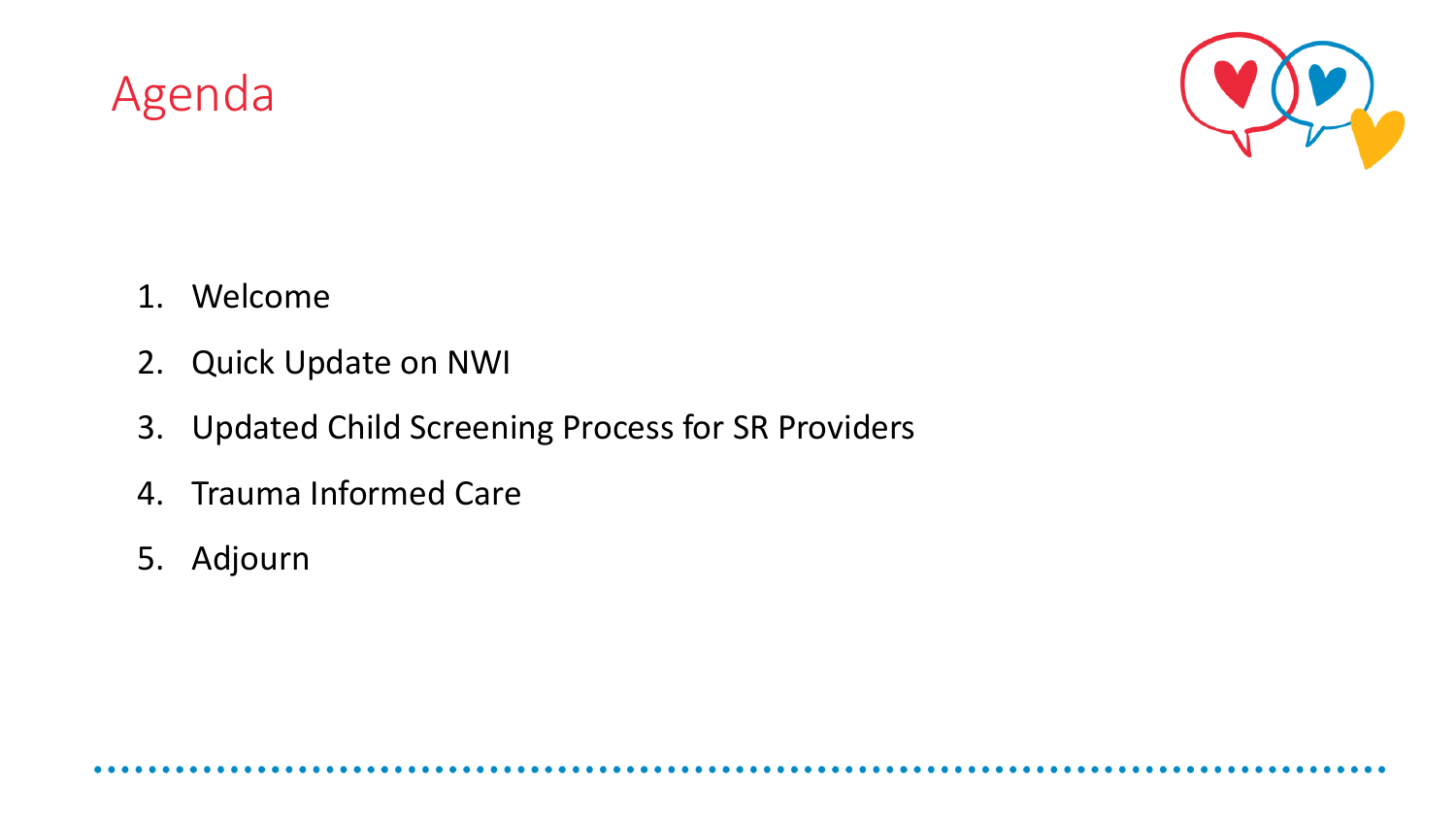

## New Workforce Initiative

NWI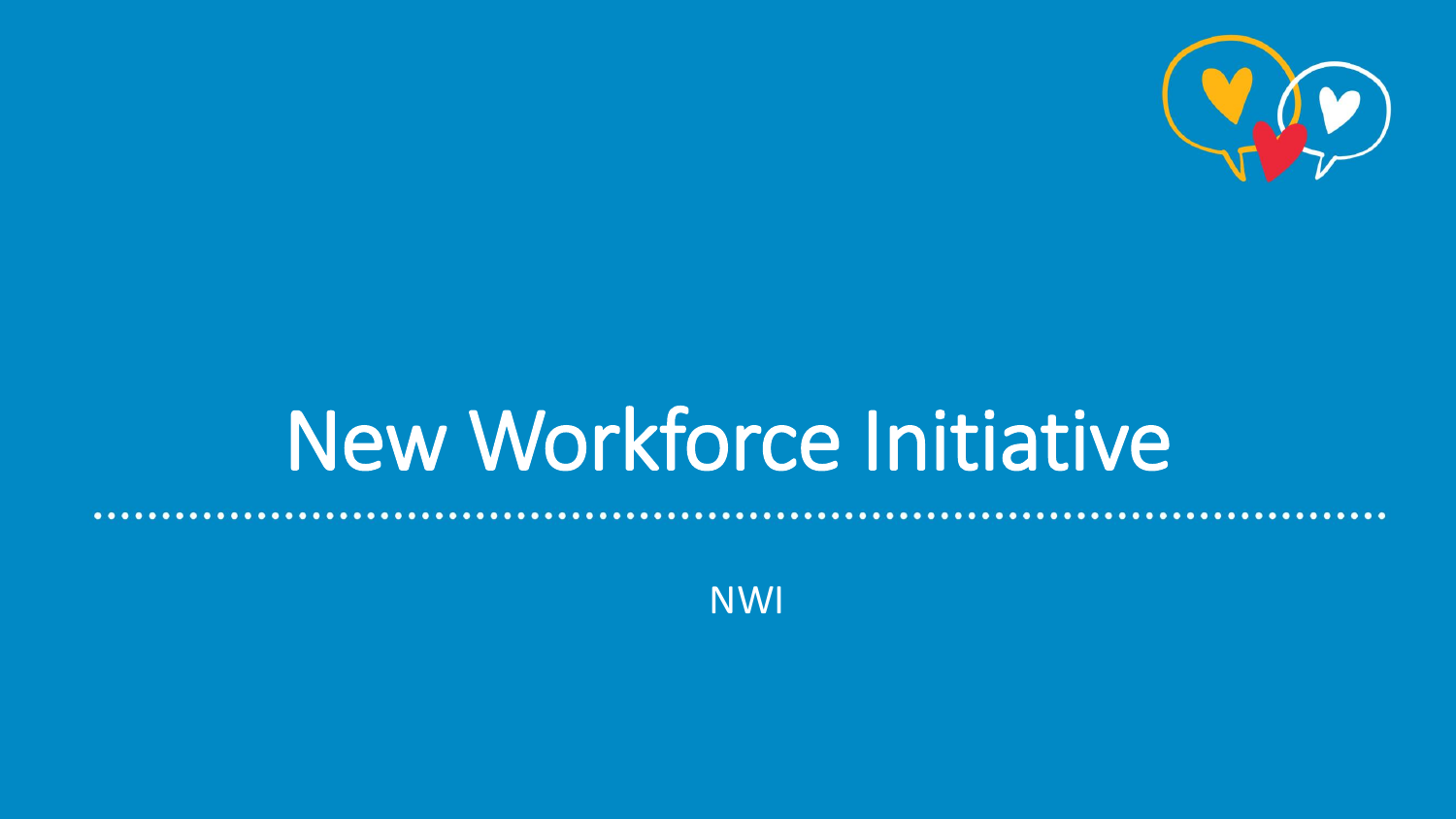## Quick Overview



Designed with childcare providers in mind, the New Workforce Initiative will allow the Early Learning Coalition of Northwest Florida to assist our providers in 3 ways:

- **Recruitment** Helping find new talent, and ensuring they are fully prepared to go into the classroom.
- **Retention -** Rewarding those who remain in the industry.
- **Upskilling -** Making access to training and professional development easier for new and veteran teachers.

**Time Frame:** March 18, 2022 - June 17, 2022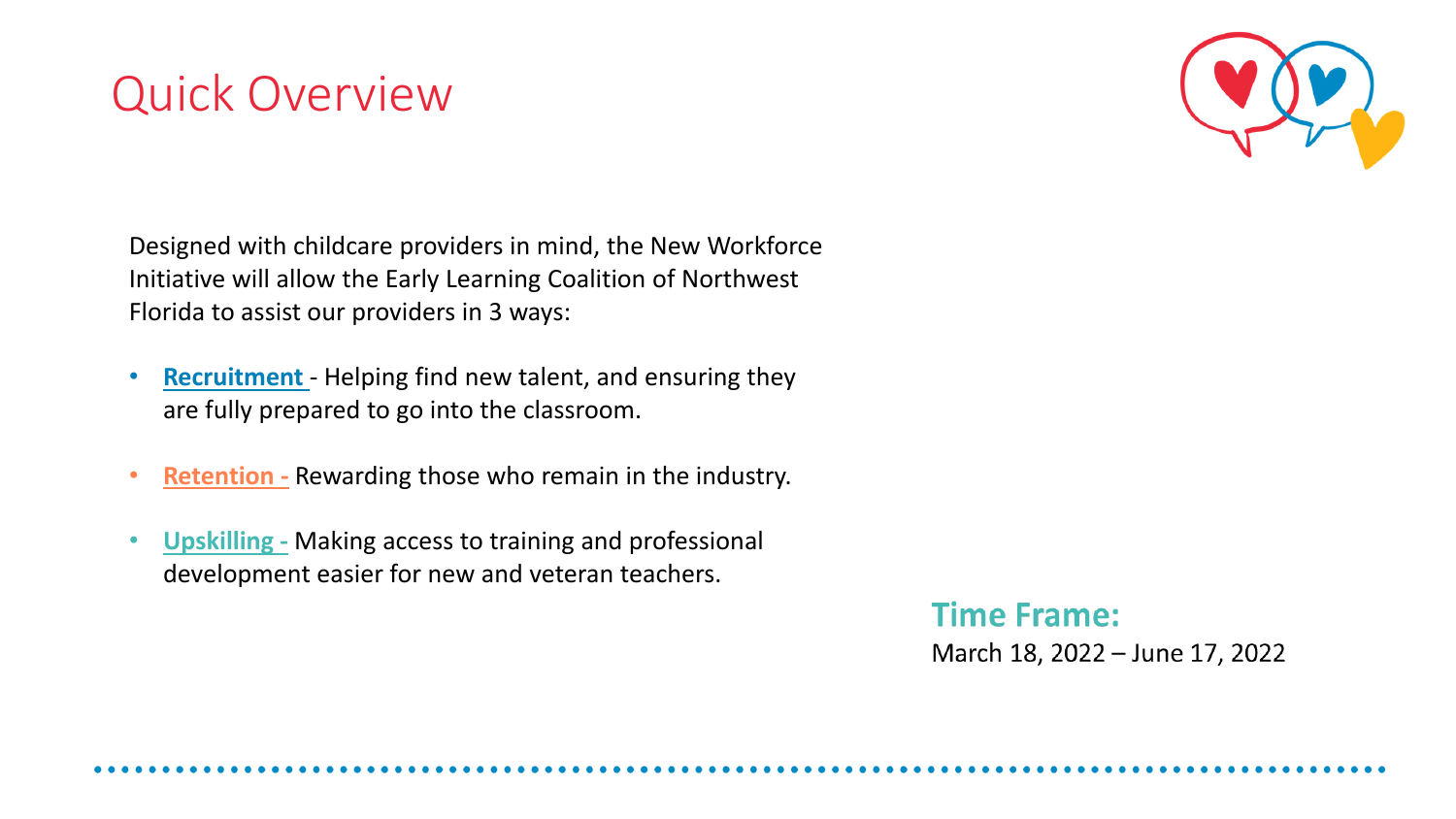## Quick Overview



| <b>Child Care Business Recruitment, Development and</b><br><b>Best Practices Area</b> | <b>Open Date</b> | <b>Close/Due Date</b> |
|---------------------------------------------------------------------------------------|------------------|-----------------------|
| <b>Informational Webinars</b>                                                         | 3/15/2022        | 3/18/2022             |
| <b>NWI Initial Application Completion</b>                                             | 3/18/2022        | 3/25/2022             |
| <b>Longevity Stipends</b>                                                             | 3/25/2022        | 4/1/2022              |
| <b>Recruitment Activities Open for Processing</b>                                     | 3/25/2022        | 6/17/2022             |
| <b>Upskilling Activities</b>                                                          | 5/1/2022         | 6/17/2022             |
| <b>NWI Closes</b>                                                                     | N/A              | 6/17/2022             |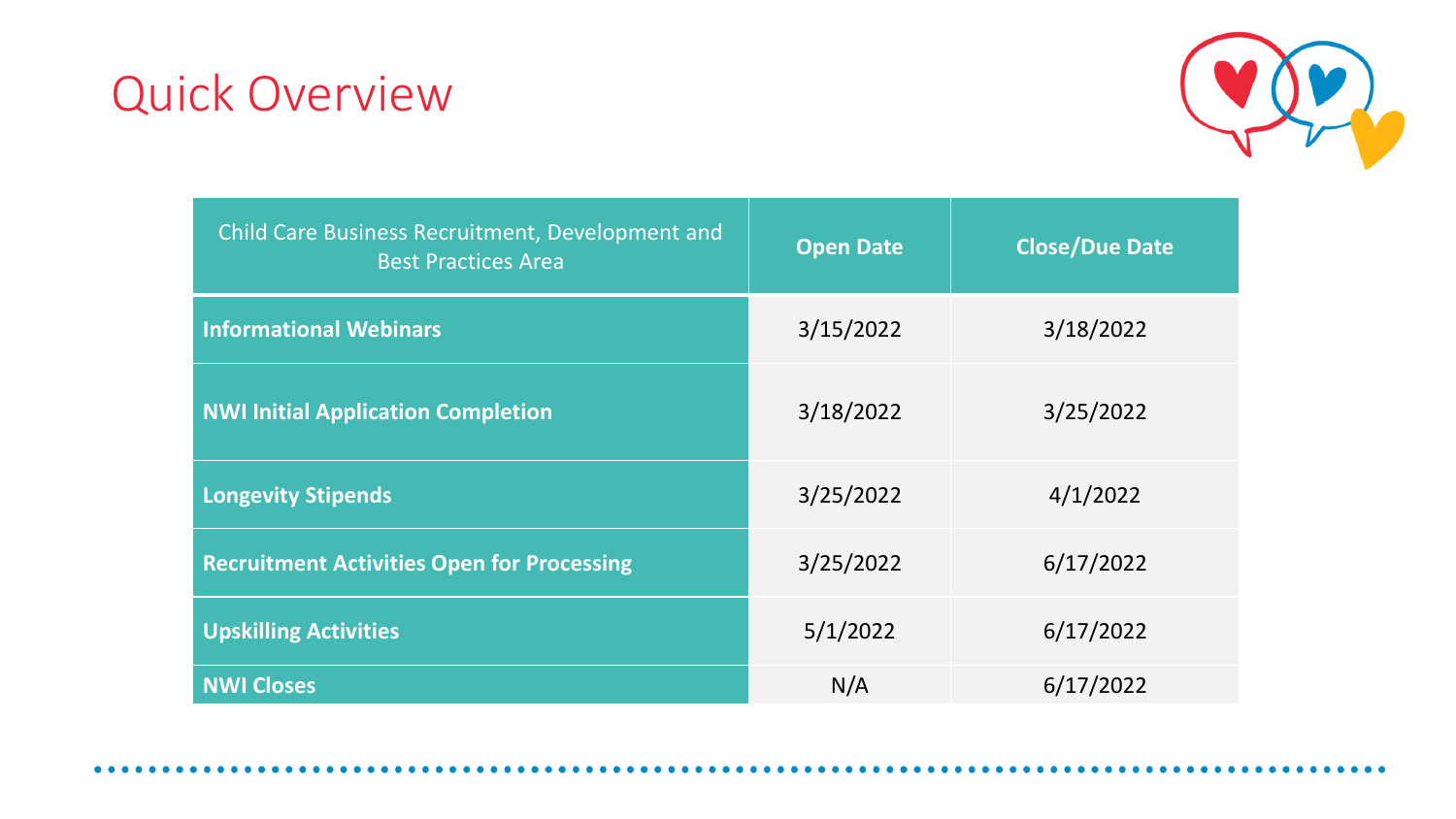## Thus Far…

**NEW WORKFORCE INITIATIVE** 



- We held 3 informational webinars
- We received 78 initial applications; this allowed us to get contact information for 698 of your teachers.
- We have received and submitted for payment processing 61 packets for longevity stipends; 42 are also next in the queue.
- We have processed \$37,000 in recruitment mini grants to be paid directly to providers.
- We have received and logged training stipends for 20 teachers and directors who are working on their professional development.
- Teachers have been assigned to Coalition staff for mentorship and should have started the back -to basics portion of the mentorship program.
- All the branding/rebranding centers have been identified.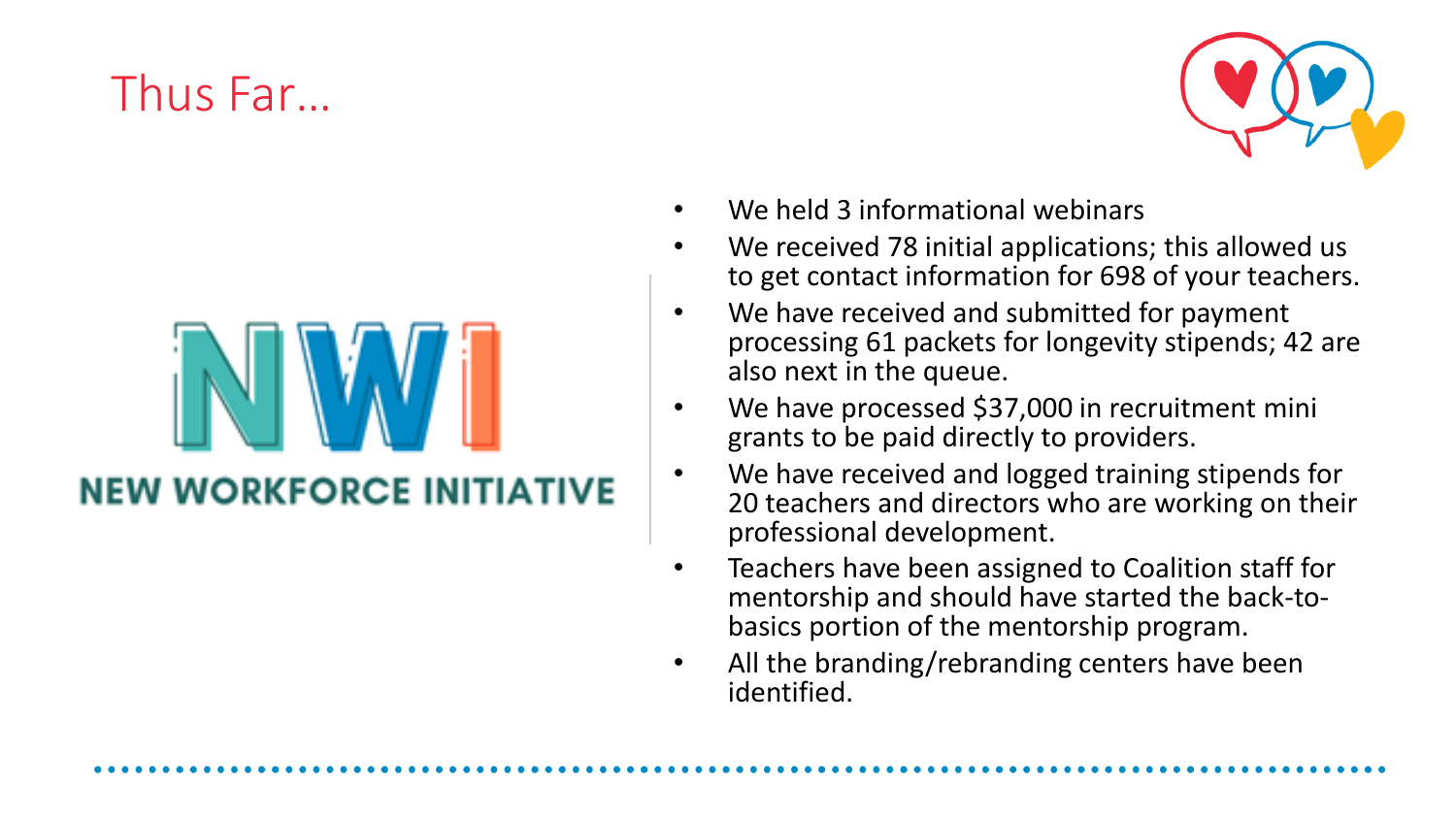## What's next?

**NEW WORKFORCE INITIATIVE** 



- Upskilling activities reimbursement opens for submission on 5/1/2022 and will run through the closing of NWI on 6/17/2022.
- We will continue to process current submissions for Longevity Stipends, and Recruitment Mini Grants.
- Coaching/Mentorship and Branding should be underway and will continue through 6/17/2022.
- Please notify the Coalition of any new hires or those who have reached the 90-day mark since February 1, 2022 as we can supplement your sign-on and 90-day bonuses through NWI.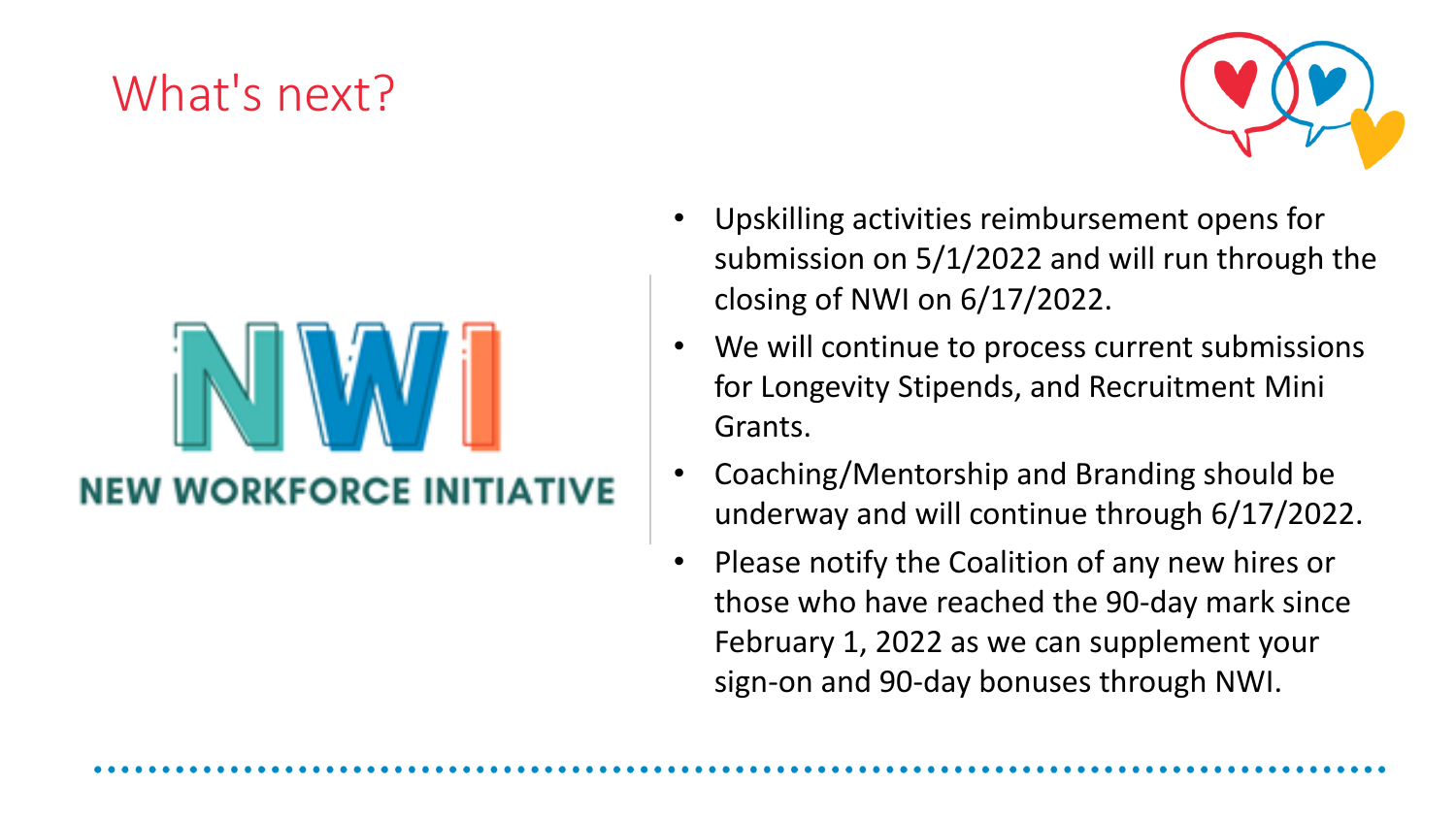## What's next?





The Coalition has contracted with Sachs Media Group to create a recruitment campaign highlighting the importance of joining the early learning workforce. Be on the look out for social media posts, billboards, commercials, and videos coming out with this unique messaging attached.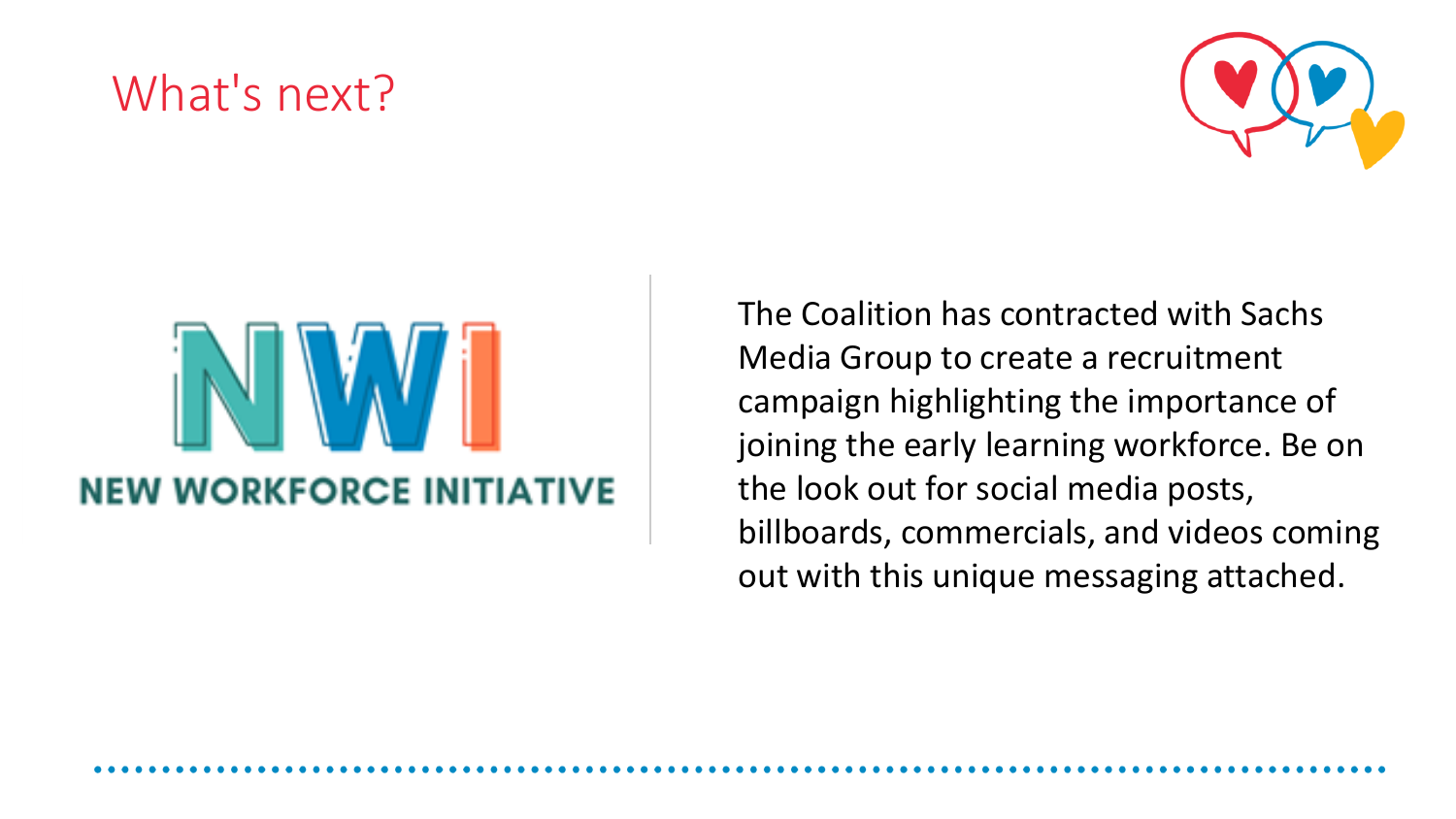

## Child Screenings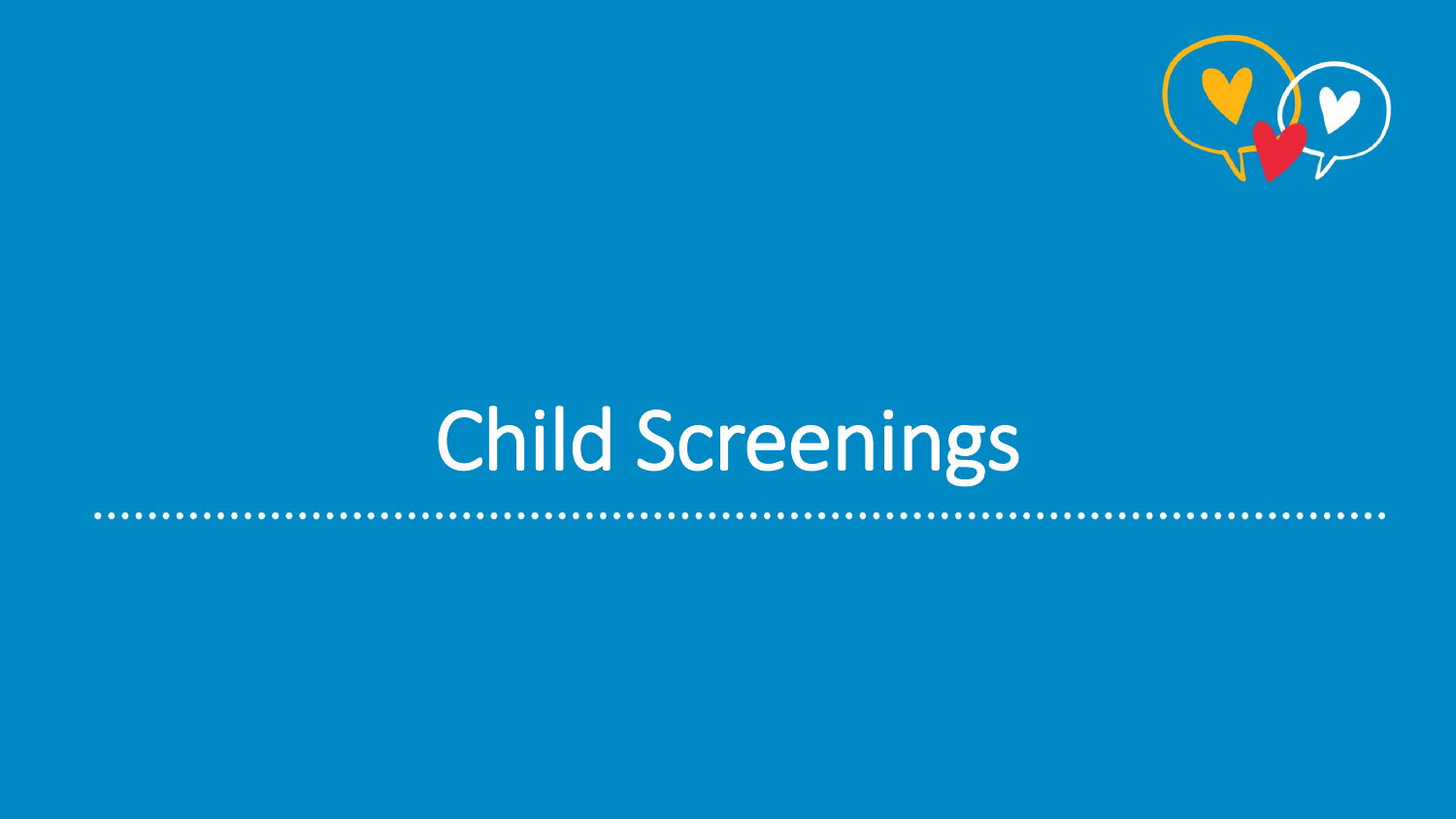## Updated Child Screening Process for SR



To begin alignment with Legislation and Rule for child screenings, the Coalition has changed annual child screening dates from birthdays to redetermination dates.

By using the Redetermination date, this will allow the Child Screening portion of the Provider Portal to be updated in a timely manner. Please begin using your Developmental Screening Portal to access the screenings that are due.

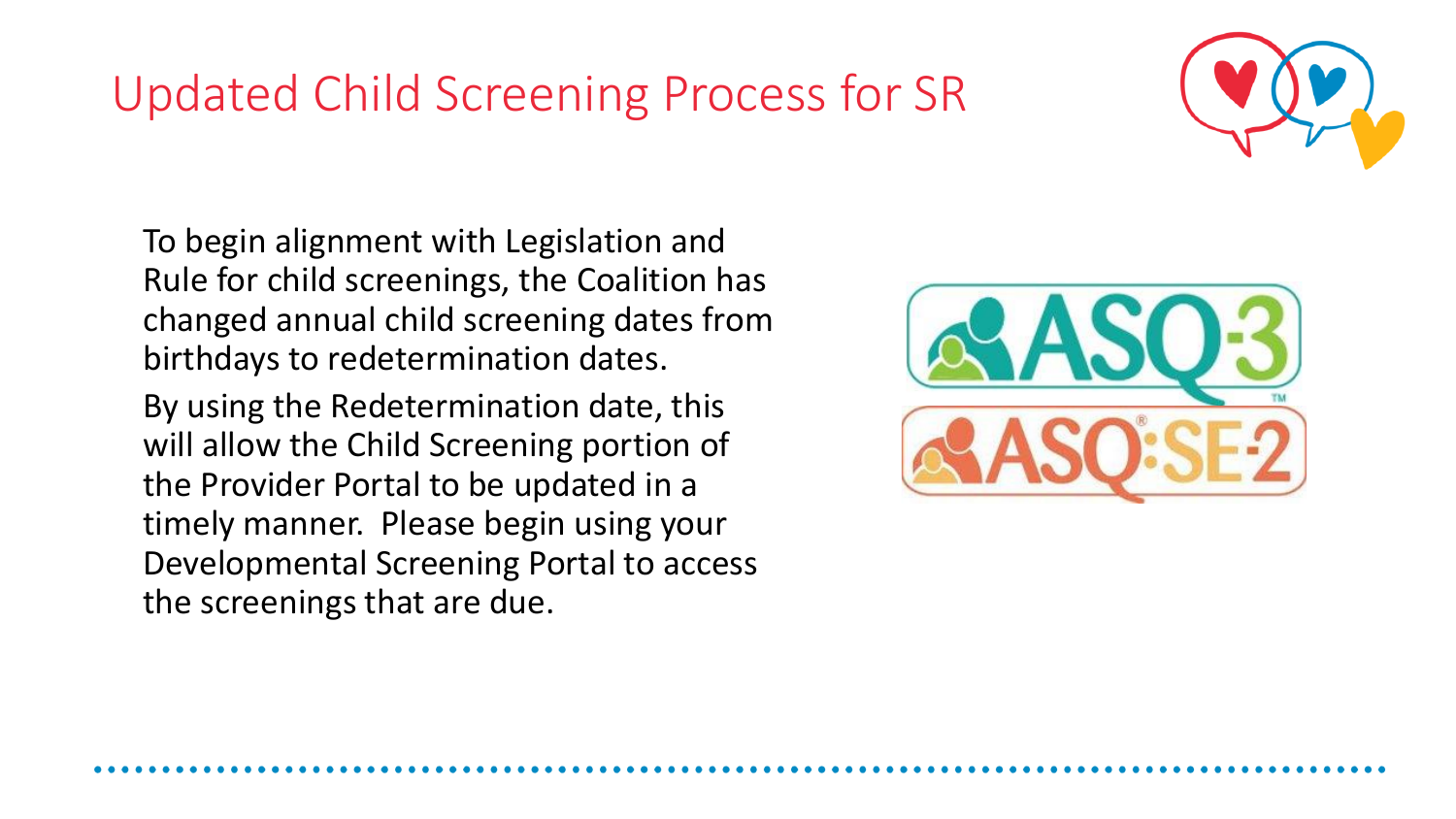# Updated Child Screening Process for SR - Cont'd  $\left($  V)

- EFS/Mod will automatically schedule a screening and it will populate in your Developmental Screening Portal if needed.
- Occasionally if a parent or provider is concerned about a screening, the system will prompt another screening at the next screening interval to see if the child is progressing.
- If there is a request for an ASQ-3 or ASQ-SE in your Provider Portal, then a parent has not opted out of the ASQ-SE screening, and you are required to complete the ASQ-SE screening.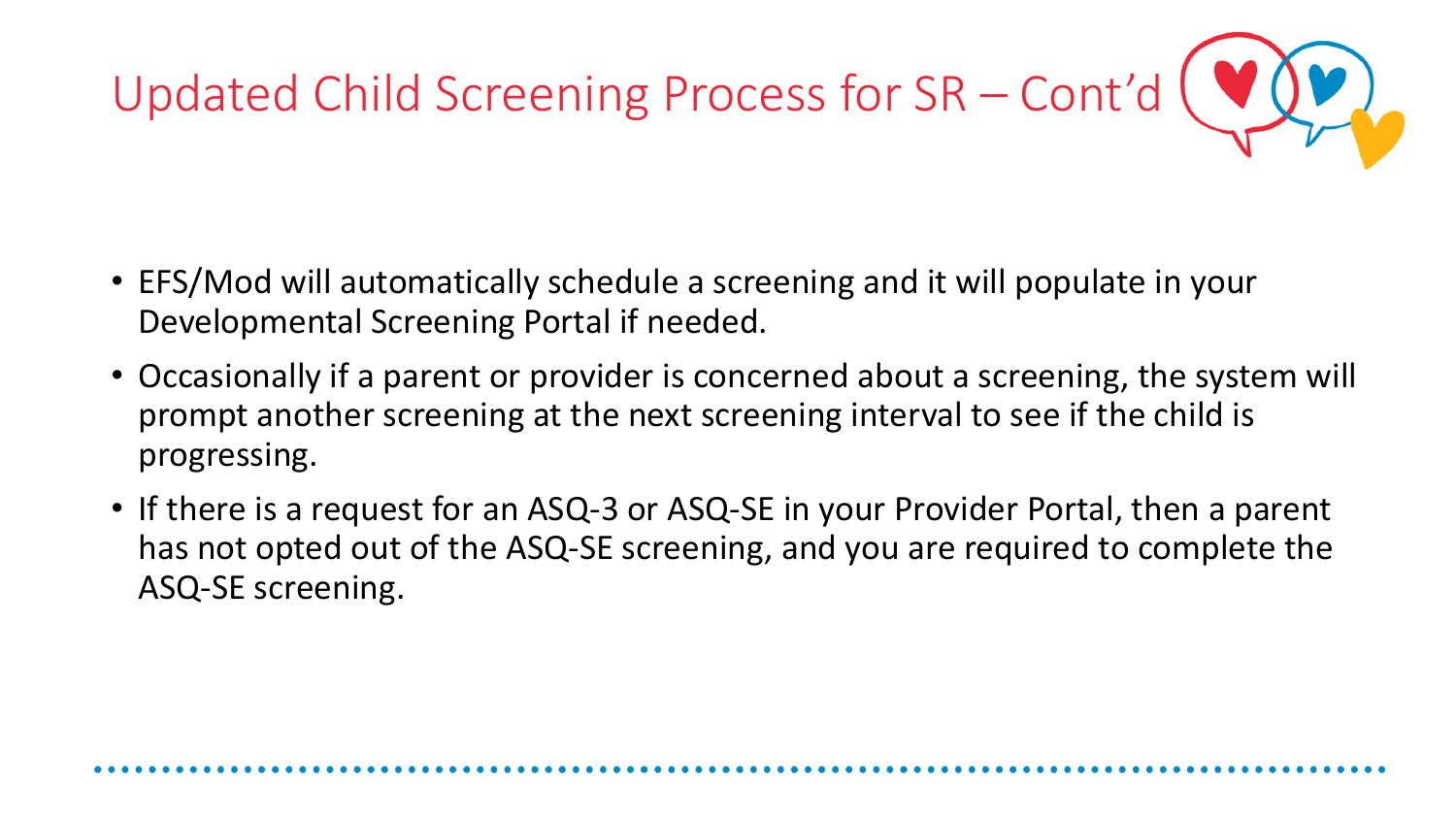# Updated Child Screening Process for SR – Cont'd



Until ALL birthday screenings are filtered out, there may be duplicate screenings. *For example*, you may have completed a birthday screening on 2/14/22, but your Development Screening Portal is prompting you to complete a screening with a Due Date by 3/31/22.

You will need to complete **all requested screenings** by the indicated due date. This will begin the alignment with the Developmental Screening Portal.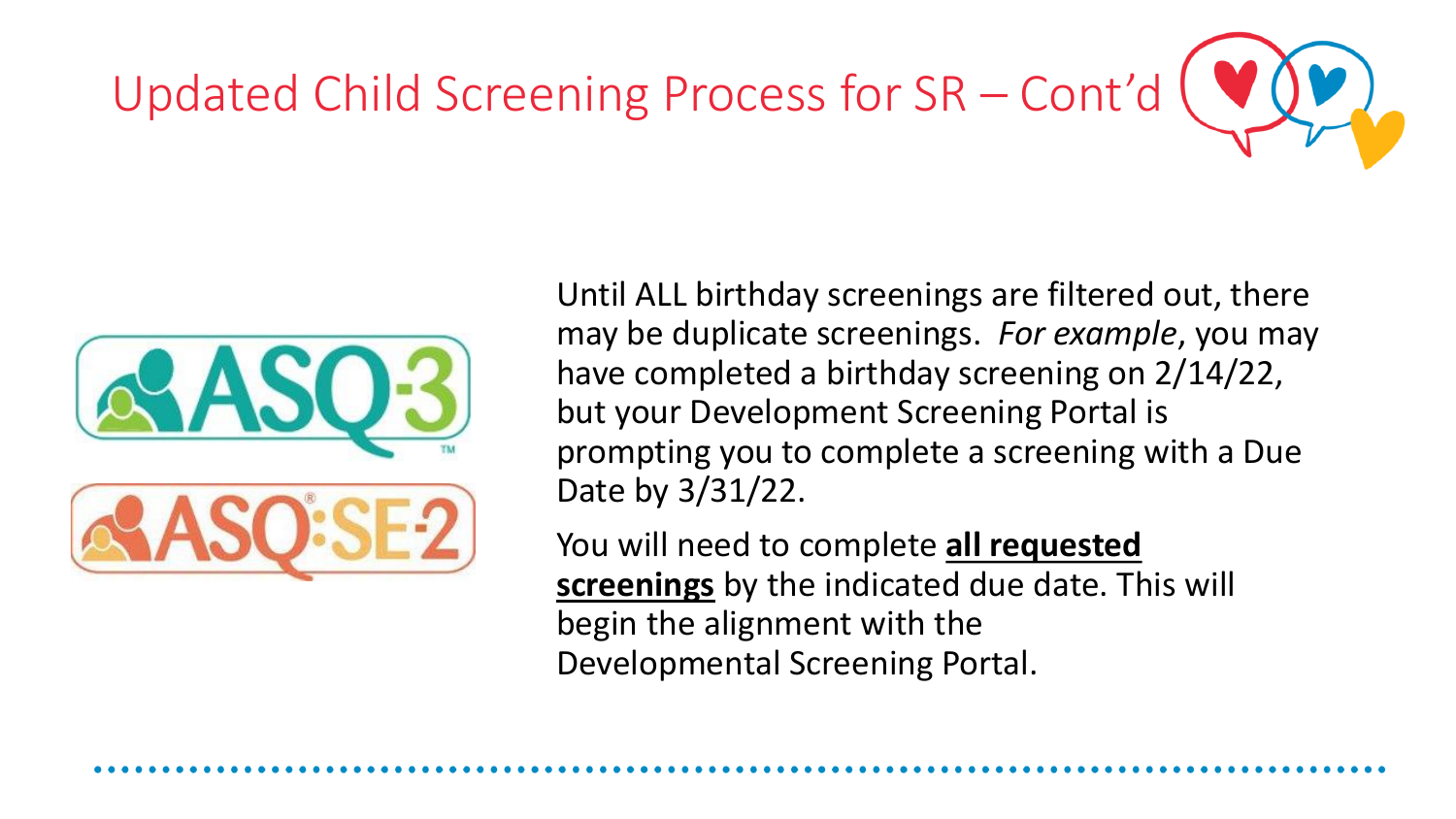

#### Preschool Developmental Screening Incomplete Queue

The page displays all outstanding screening request that need to be completed. Selecting Child ID takes you to the child's Screening History. Selecting Screening ID takes you to the to the child's screening information. Se Vendor link takes you vendor's site to complete the questionnaires.

**O** Click Here For Filtering Tips

| Show<br>$\vee$ entries<br>10 |                             |            |                                     |                        |                                |                         | C Clear All Filters<br>$\mathbf{\Sigma}$ Export<br>Search: |                                                         |                 |                                 |                      |                                  |
|------------------------------|-----------------------------|------------|-------------------------------------|------------------------|--------------------------------|-------------------------|------------------------------------------------------------|---------------------------------------------------------|-----------------|---------------------------------|----------------------|----------------------------------|
| Child ID                     | <b>Child</b><br><b>Name</b> | <b>DOB</b> | <b>Assigned</b><br><b>Counselor</b> | <b>Provider</b><br>ID. | <b>Provider</b><br><b>Name</b> | <b>Screening</b><br>ID. | <b>Request</b><br><b>Date</b>                              | <b>Enrollment</b><br><b>Actual</b><br><b>Start Date</b> | <b>Due Date</b> | <b>Days Until</b><br><b>Due</b> | <b>Questionnaire</b> | <b>Enter</b><br><b>Screening</b> |
| Filter                       | Filter                      | Filter     | Filter                              | Filter                 | Filter                         | Filter                  | Filter                                                     | Filter                                                  | <b>Filter</b>   | Filter                          | Filter               |                                  |
|                              |                             |            |                                     |                        |                                |                         | 03/10/2022                                                 | 03/10/2022                                              | 04/23/2022      | $\mathbf{1}$                    | ASQ-3                | Spanish                          |
|                              |                             |            |                                     |                        |                                |                         | 03/02/2022                                                 | 03/10/2022                                              | 04/23/2022      | $\mathbf{1}$                    | ASQ:3 &<br>ASQ:SE2   | Spanish<br>English               |
|                              |                             |            |                                     |                        |                                |                         | 03/14/2022                                                 | 03/14/2022                                              | 04/27/2022      | $\sqrt{5}$                      | ASQ-3                | Spanish<br>English               |
|                              |                             |            |                                     |                        |                                |                         | 03/20/2022                                                 | 03/16/2022                                              | 05/03/2022      | 11                              | ASQ:3 &<br>ASQ:SE2   | Spanish<br>English               |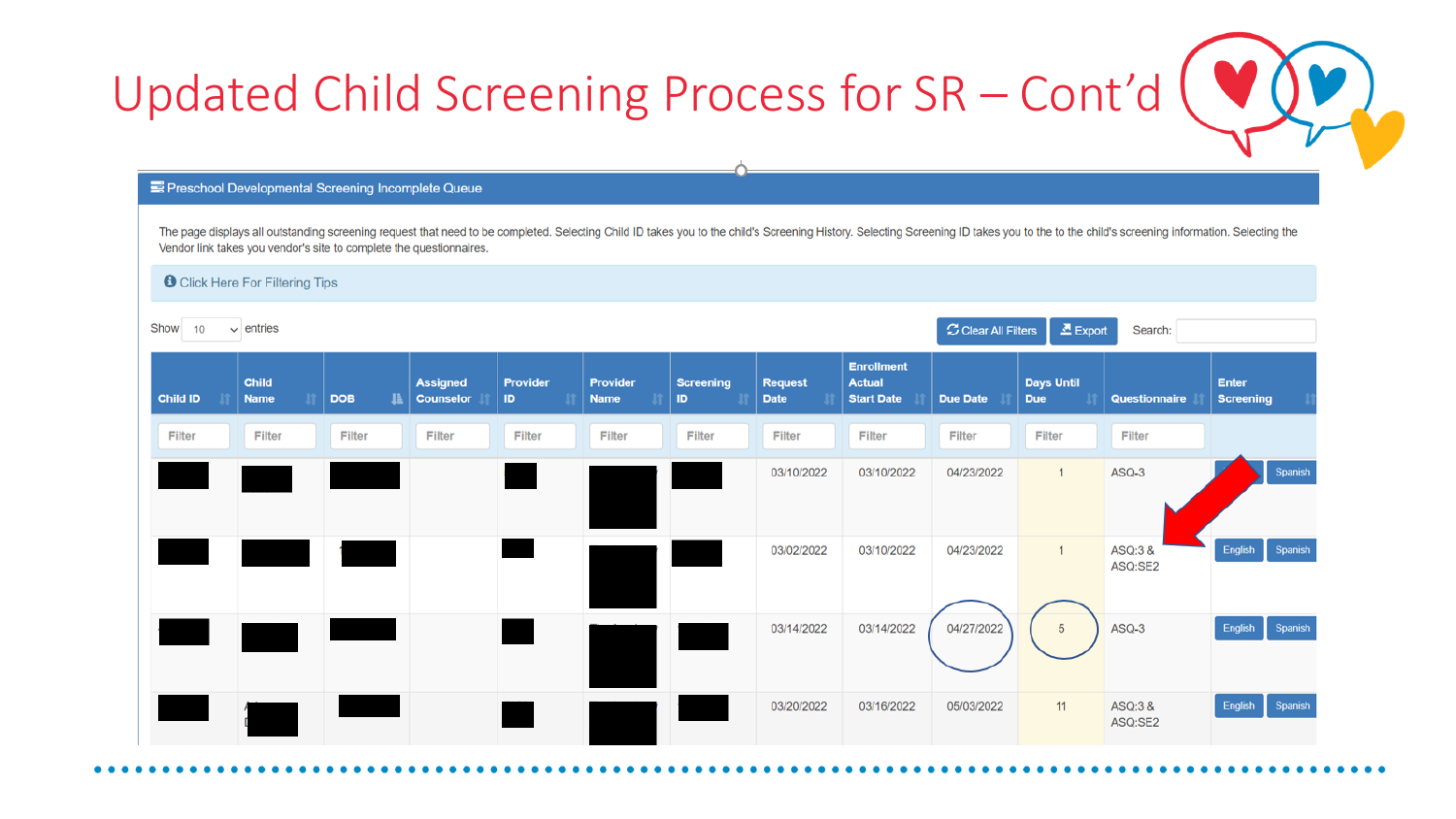

## Trauma Informed Care Training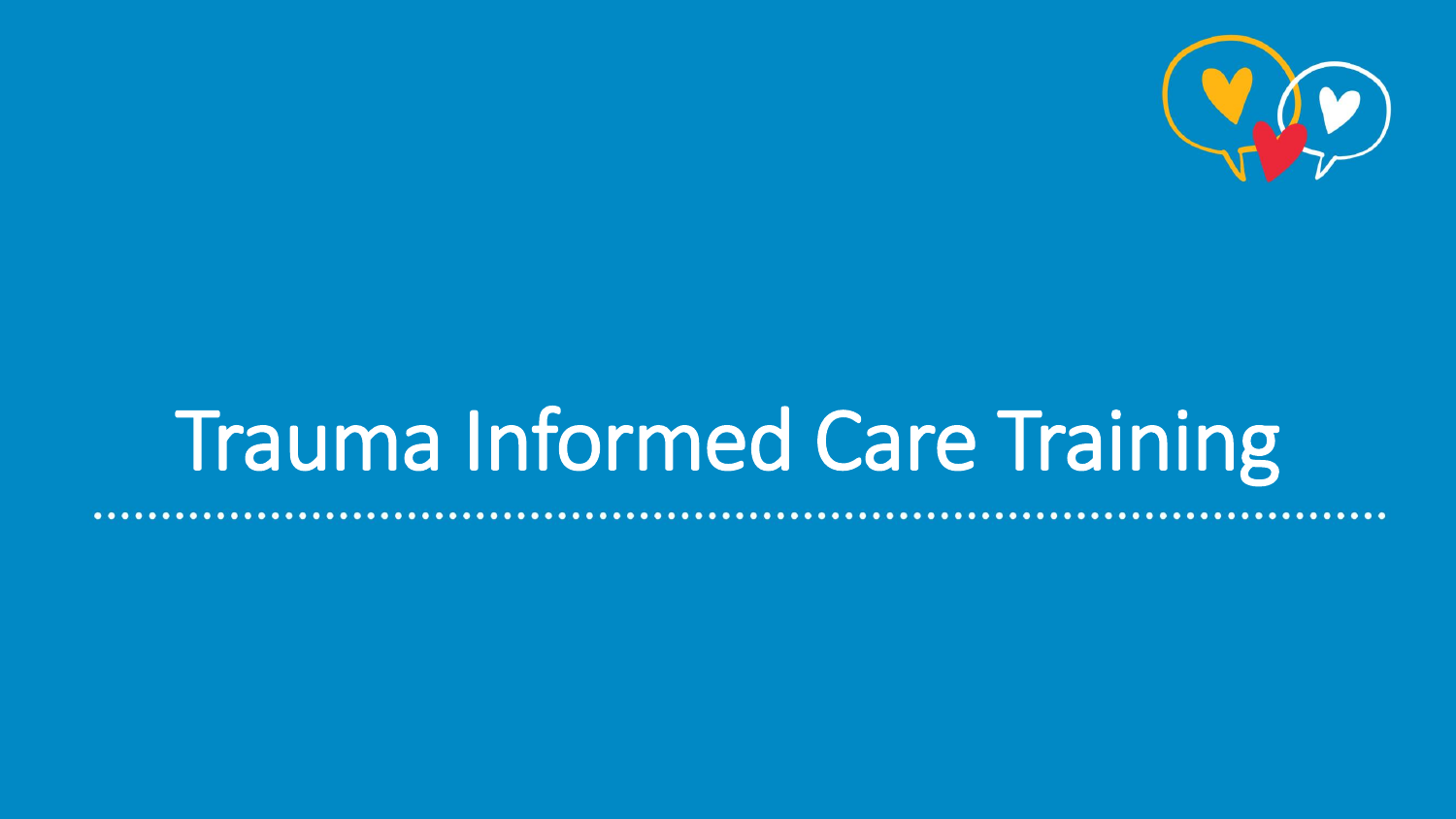



In partnership with DCF, the Coalition will be hosting the **40-hour virtual Trauma Informed Care for Child Care Directors.**

This course begins **May 17th, 2022.** A required Orientation will be **May 10th.**

Send a message through the Redline if you would like to participate by May 6, 2022.

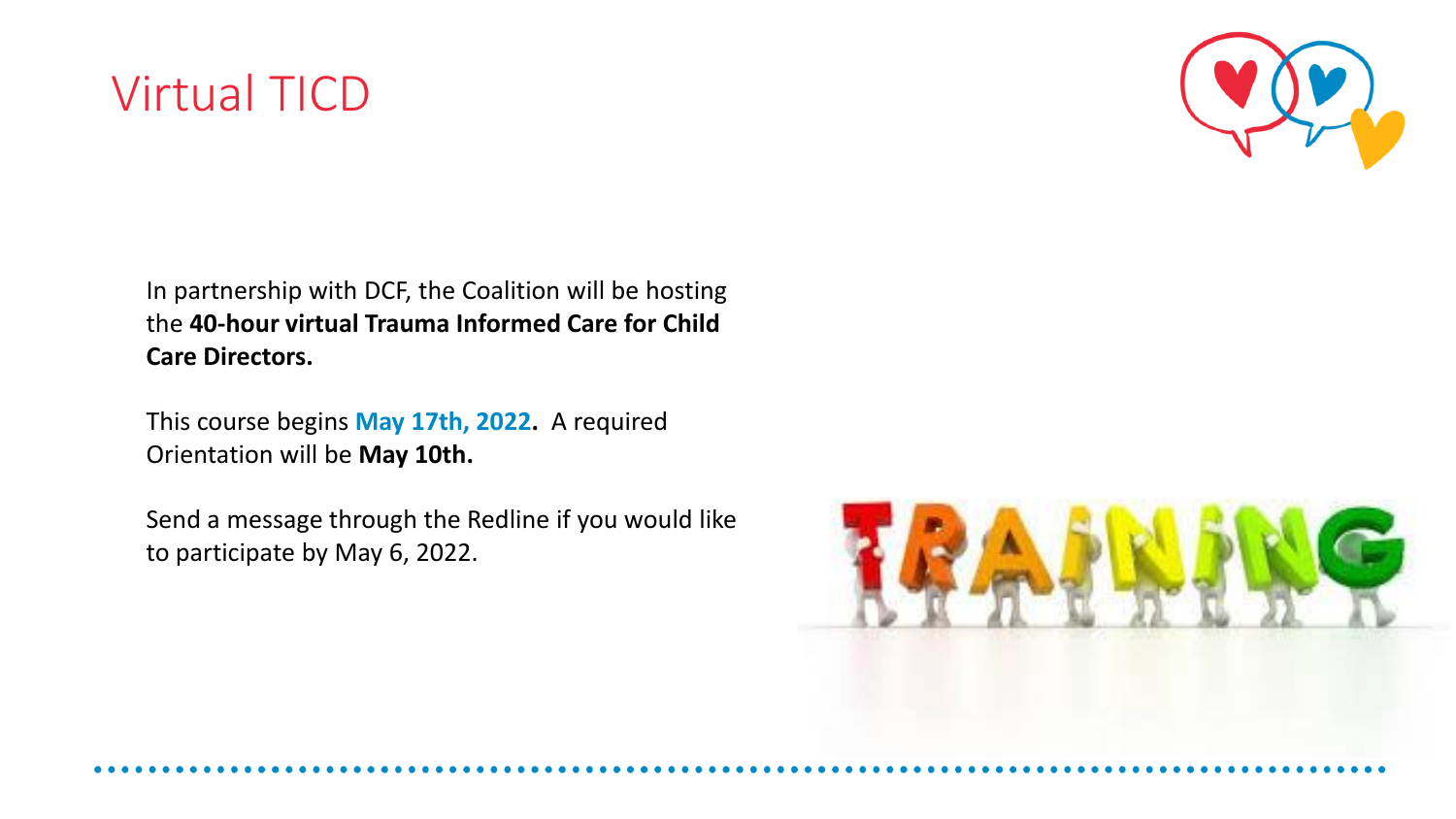## Virtual TIC – the details





- The Coalition **has 12 seats** open for Directors to attend this multisession course, which requires the completion of outside assignments and readings.
- **Course fees/registration will be covered by the Coalition-\$375 value.**
- Orientation will be held **May 10th, 2022**.
- \$500 Stipends for Directors will be awarded for completion of course and all assignments.